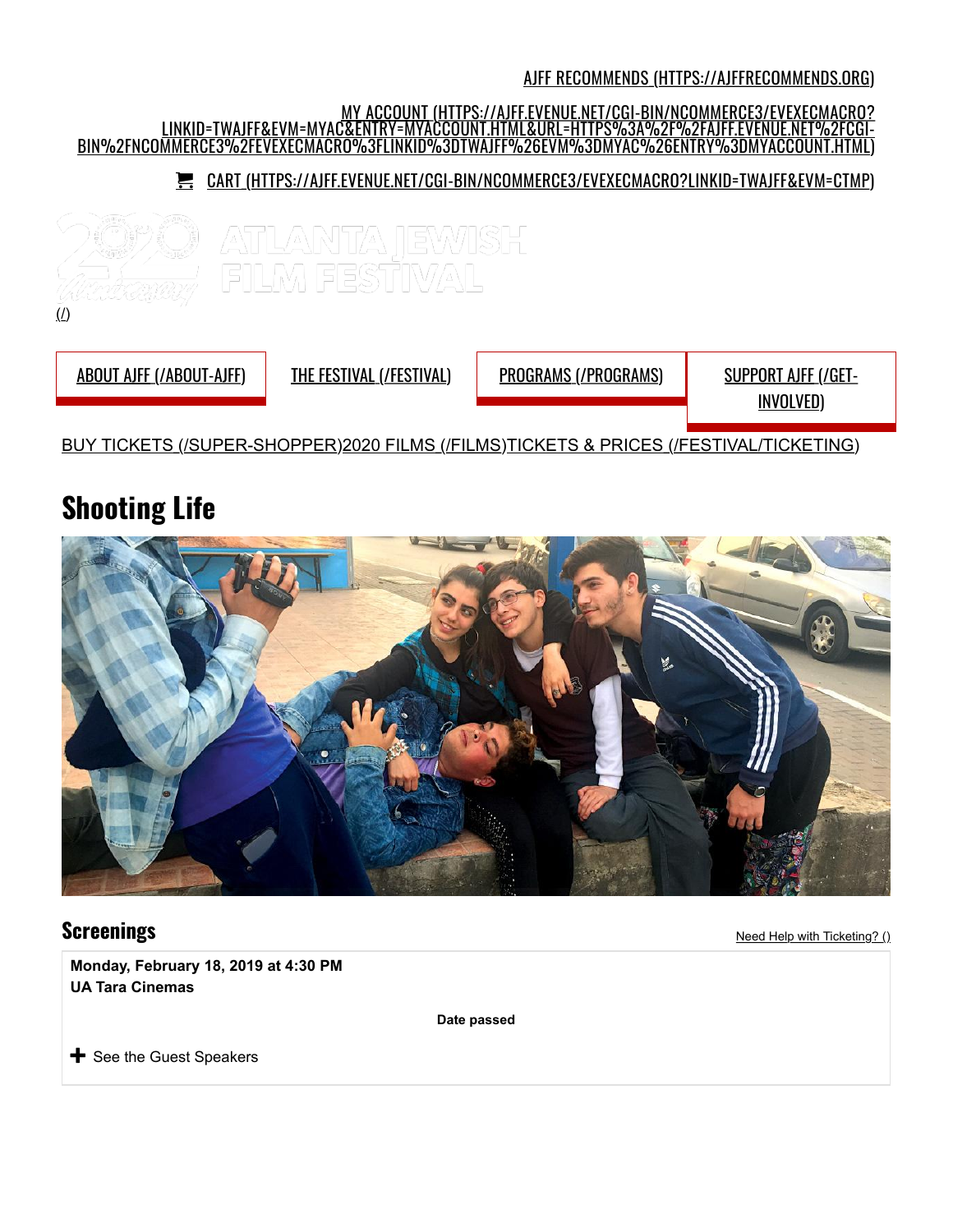#### **Sunday, February 24, 2019 at 3:50 PM Regal Perimeter Pointe**

**Date passed**

- **See the Guest Speakers**
- Charli Shapiro Former Camp Flix Filmmaker

# **About The Film**

While helping his war-weary students find their own voices, a high school teacher attempts to start a new life in an Israeli town perpetually in danger, in the teen drama **SHOOTING LIFE**. Yigal (Mickey Leon), a middle-aged divorcé and unemployed film director from Tel Aviv, accepts a position teaching filmmaking in Sderot, near the Gaza border where air raid sirens and missile attacks are ubiquitous. Though they're slow to warm to him, he gains his 12th-grade students' trust by coaxing them to film their own stories of love and loss. With their cameras on themselves, they connect with family members, discovering secrets about their lives. But Yigal's fervent commitment to honest self-expression leads some kids into conflict with their parents, and puts him at odds with his school principal. Bolstered by a strong ensemble cast of up-and-coming young actors, this engrossing coming-of-age story ponders, from the next generation's viewpoint, the shattered dreams and future hopes of the Middle East.

## Film Details



**Running Time**  87 minutes

**Genre**  Narrative (/genres/narrative)

**Subject**  Arab-Israeli Relations (/subject/arab-israeli-relations) The Arts (/subject/arts) Dramatic Stories (/subject/dramatic-stories) Family-Friendly (/subject/family-friendly) Israeli Themes (/subject/israeli-themes)